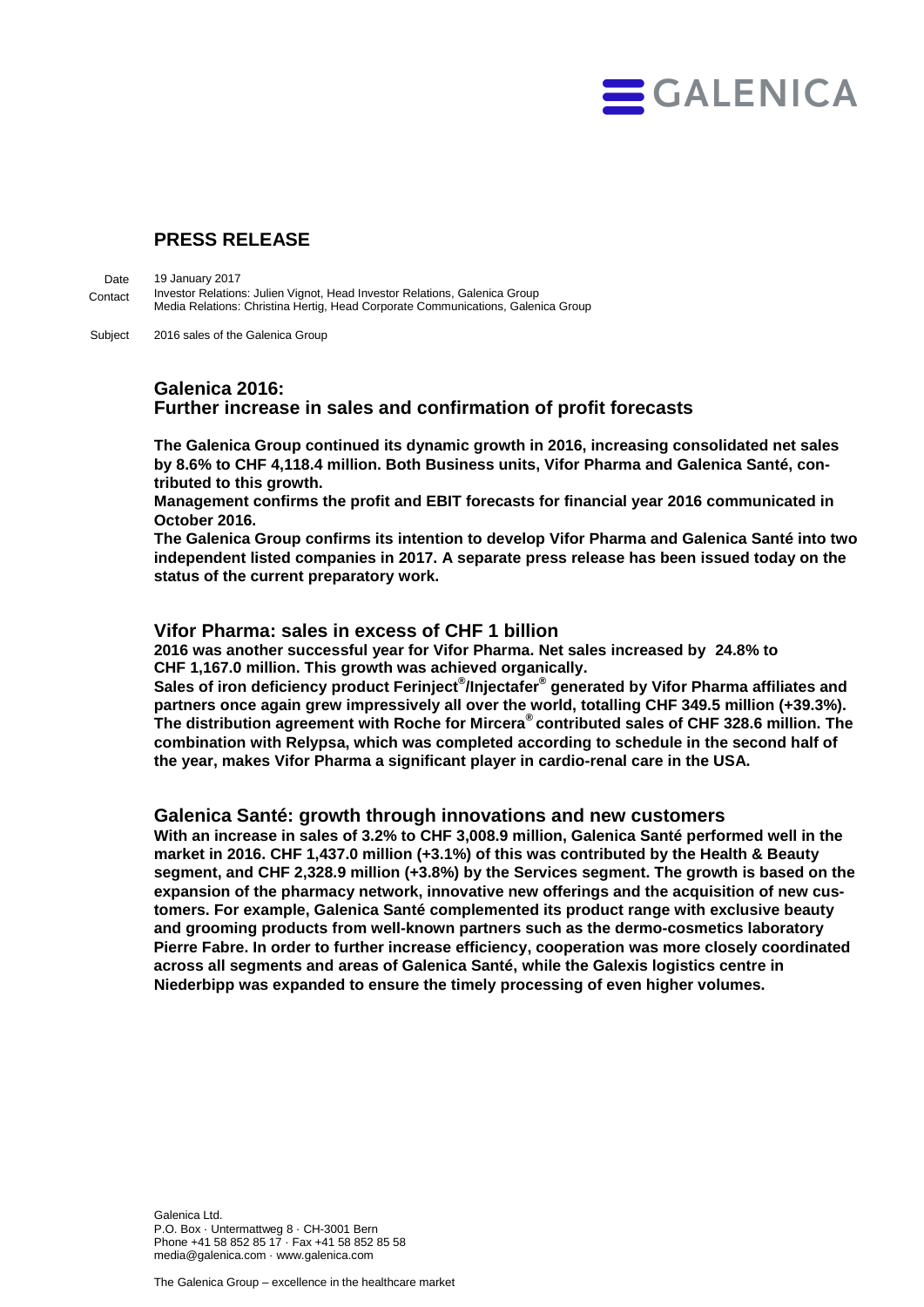#### **Consolidated net sales Galenica Group 2016**

| in million CHF                        | 2016    | 2015                  | Change in % |
|---------------------------------------|---------|-----------------------|-------------|
| <b>Vifor Pharma</b>                   | 1,167.0 | $935.4^{\frac{1}{2}}$ | $+24.8%$    |
| Galenica Santé                        | 3,008.9 | $2,914.9^{2}$         | $+3.2%$     |
| Health & Beauty                       | 1,437.0 | $1,393.3^{3}$         | $+3.1%$     |
| - Products & Brands                   | 89.3    | $88.8^{4}$            | $+0.5%$     |
| - Retail                              | 1,348.6 | 1,307.6               | $+3.1%$     |
| <b>Services</b>                       | 2,328.9 | $2,244.5^{5}$         | $+3.8%$     |
| Galenica Santé intersegment net sales | (757.0) | (722.9)               |             |
| Net sales with other Business units   | (57.5)  | (58.7)                |             |
| <b>GALENICA GROUP</b>                 | 4,118.4 | 3,791.6               | $+8.6%$     |

Restatements:

1) Vifor Pharma excluding 6 months Vifor Consumer Health, which was transferred from Vifor Pharma to Galenica Santé on 1.7.2015

2) Galenica Santé including 12 months Vifor Consumer Health, which was transferred from Vifor Pharma to Galenica Santé on 1.7.2015

3) Health & Beauty including 12 months Vifor Consumer Health and transfer of G-Pharma activities to Services

4) Products & Brands including transfer of G-Pharma activities to Services

5) Services including G-Pharma activities

#### **VIFOR PHARMA**

Vifor Pharma can look back on a successful 2016 financial year. The company generated total net sales of CHF 1,167.0 million, up 24.8% compared to the previous year. This growth was achieved organically. Adjusted for currency effects, the increase was 23.0%.

Spurred by expansion in Europe and the USA, the leading iron product **Ferinject® /Injectafer®** increased sales by 39.3% to CHF 349.5 million. This included own sales by Vifor Pharma affiliates and partners, with Vifor Pharma receiving a share of partner sales. According to IMS data, global market sales of Ferinject<sup>®</sup>/Injectafer® (December 2015 to November 2016) totalled approximately CHF 520 million, an increase of nearly 50%. The number of units sold grew in all regions in total by 55%. Injectafer<sup>®</sup> (US name of Ferinject<sup>®</sup>) keeps driving the growth of the US intravenous iron market. US partner Luitpold Pharmaceuticals, Inc., recorded net sales of USD 200.6 million in 2016, an increase of 70.8%. Effective January 1, 2017, the sales and marketing performed by Luitpold Sales were transferred to Daiichi Sankyo, Inc., to maximise sales potential of Injectafer<sup>®</sup>. This will increase the Injectafer® footprint fourfold to more than 300 sales professionals to promote Injectafer® .

With the acquisition of the **US pharma company Relypsa**, a significant investment has been made in intensifying Vifor Pharma's global business. As a result of the acquisition, Vifor Pharma can now build on a fully integrated commercial organisation in the key US cardio-renal market by leveraging its extensive and growing specialty portfolio. Relypsa's potassium binder Veltassa® (brand name in the USA) recorded sales of CHF 12.3 million in the USA in 2016, thereof CHF 7.4 million since its acquisition in September 2016.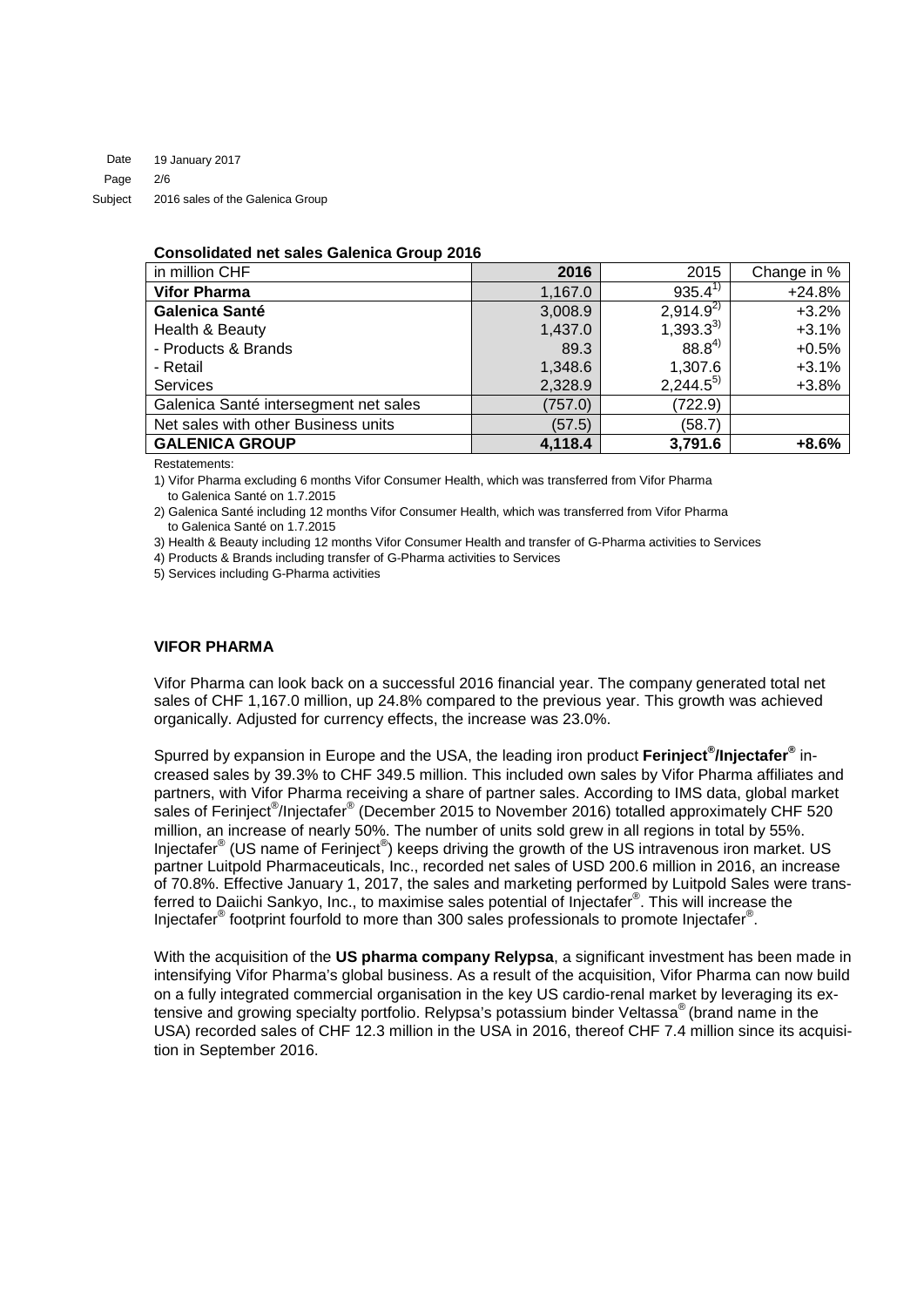19 January 2017 3/6 2016 sales of the Galenica Group Date Page Subject

> During 2016, Vifor Pharma continued to form **partnerships** with leading pharmaceutical and biotechnology companies. In May 2016, the company licensed rights to commercialise CCX168 (international nonproprietary name: Avacopan), a complement 5a inhibitor ready for Phase 3 development for orphan and rare renal diseases, from ChemoCentryx. At the end of December 2016, due to the encouraging clinical development of CCX168, Vifor Fresenius Medical Care Renal Pharma (VFMCRP) decided to exercise its option to acquire from Vifor Pharma the exclusive license agreement to develop and commercialise CCX168. At the same time, Vifor Pharma and ChemoCentryx broadened the unique kidney health alliance to include the development and commercialisation of CCX140 for renal diseases.

> The erythropoiesis stimulating agent (ESA) portfolio was expanded with the acquisition of marketing rights to Pfizer's proposed biosimilar epoetin Retacrit™ in the US dialysis market. In addition, VFMCRP obtained rights from OPKO Health to develop and commercialise modified-release calcifediol capsules (US brand name: RAYALDEE<sup>®</sup>) for the treatment of secondary hyperparathyroidism in chronic kidney disease (CKD) and vitamin D deficiency in Europe, Canada and certain other international markets.

> The phosphate binder **Velphoro®** generated sales of CHF 54.4 million (+25.8%) in 2016. Launched in the USA in 2014 by Vifor Pharma's partner Fresenius Medical Care, its roll-out continued in 2016. Velphoro® is now approved in 37 countries and has been launched in 23 countries; it is available in all key markets, including Japan, the USA and the five major European pharmaceutical markets.

> **Venofer®** showed an excellent sales development of 14.7% up to CHF 125.0 million. Sales of **other iron products** totalled CHF 64.2 million (+1.1%) by year-end, of which the oral iron product Maltofer® accounted for CHF 55.0 million (+3.4%).

> Sales of **Mircera®** for the treatment of symptomatic anaemia associated with chronic kidney disease totalled CHF 328.6 million in 2016 (12 months on the market in 2016, compared to 7 months in 2015, as Mircera<sup>®</sup> was integrated in June 2015). The product is an ideal complement to the Vifor Pharma portfolio. In May 2015, Galenica and Roche entered into an exclusive licensing agreement for the commercialisation of Mircera**®** in the USA and Puerto Rico.

> The **Infectious Diseases/OTX franchise** recorded a further decline in global sales of 15.4% to CHF 103.1 million in 2016. This decrease was mainly due to changes in commercial partners and the generally challenging economic situation in South America. However, in the past two years the Infectious Diseases/OTX franchise recorded a growth of more than 5% p.a. according to IMS data.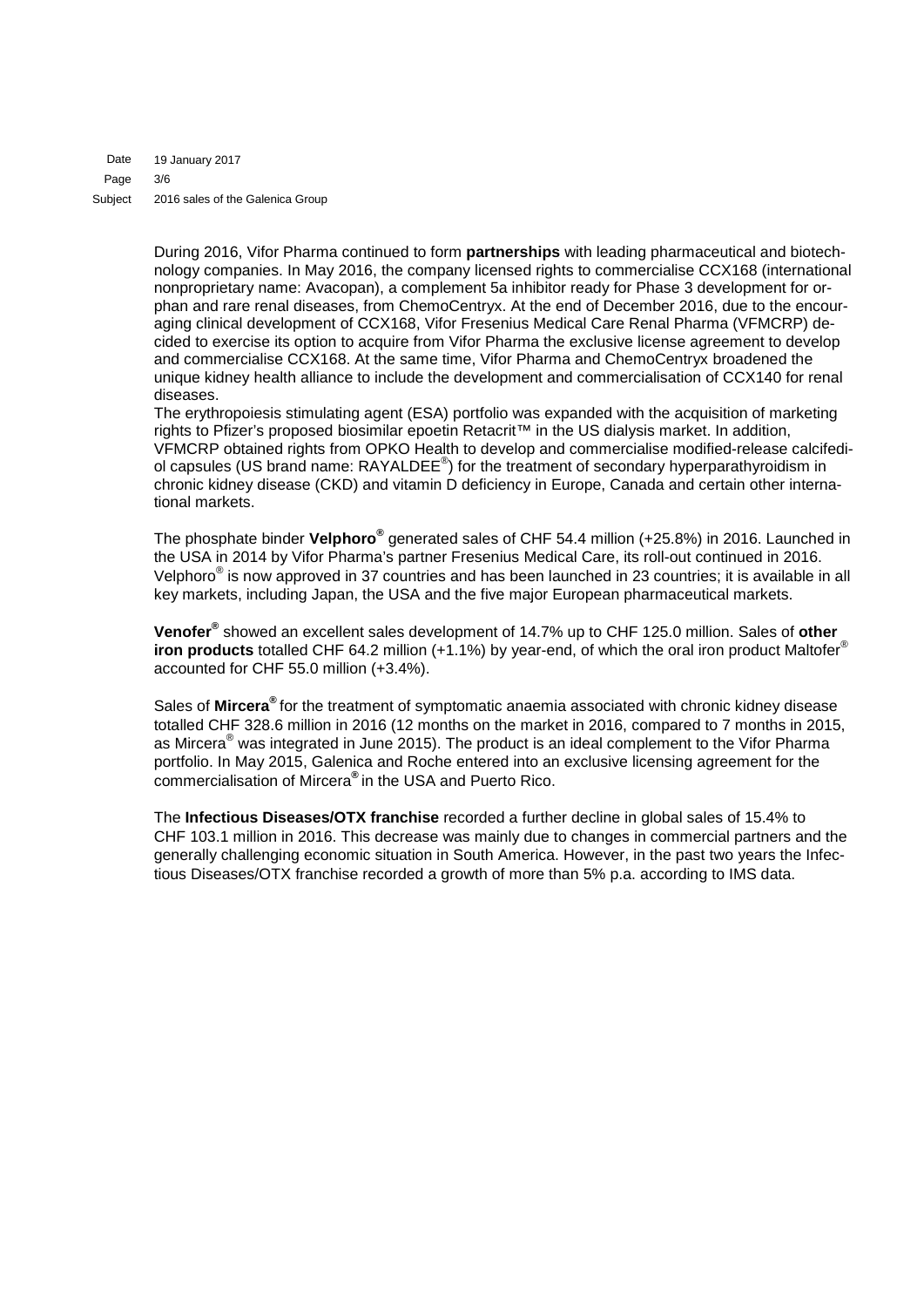### **Total net sales Rx products Vifor Pharma 2016**

| in million CHF                                            | 2016  | 2015  | Change   |
|-----------------------------------------------------------|-------|-------|----------|
|                                                           |       |       | in $%$   |
| Intravenous (i.v.) iron replacement products              |       |       |          |
| Ferinject <sup>®</sup> and Injectafer <sup>®</sup>        | 349.5 | 250.9 | $+39.3%$ |
| of which Injectafer <sup>®</sup> USA (Vifor Pharma share) | 67.4  | 38.5  | $+74.9%$ |
| Venofer <sup>®</sup>                                      | 125.0 | 108.9 | $+14.7%$ |
| Other iron replacement products                           | 64.2  | 63.5  | $+1.1%$  |
| of which Maltofer®                                        | 55.0  | 53.2  | $+3.4%$  |
| <b>Erythropoietin (ESA/EPO)</b>                           |       |       |          |
| Mircera <sup>®</sup>                                      | 328.6 | 206.8 | +59.0%*  |
| <b>Phosphate binder</b>                                   |       |       |          |
| Velphoro <sup>®</sup>                                     | 54.4  | 43.2  | $+25.8%$ |
| <b>Potassium binder</b>                                   |       |       |          |
| Veltassa <sup>®</sup>                                     | 7.4   |       |          |
| <b>Other Rx products</b>                                  | 82.6  | 75.3  | $+9.8%$  |

**\***12 months on the market compared to 7 months (as of June) in 2015

### **Revenues and licence fee income**

| $\mathsf{Lept}^\circledast$<br>$:$ ell $\cap$<br>- | 86. | -<br>ΩR<br>∪∪.∪ | $\sqrt{2}$<br><u>.</u> |
|----------------------------------------------------|-----|-----------------|------------------------|
|                                                    |     |                 |                        |

# **GALENICA SANTÉ**

Despite a consistently high level of consumer tourism and a milder flu season in the first quarter of the year, Galenica Santé increased sales year-on-year by 3.2% to CHF 3,008.9 million in 2016. Both the Health & Beauty segment – comprising the Products & Brands and Retail Business sectors – and the Services segment contributed to this pleasing growth.

#### **Health & Beauty segment**

The Health & Beauty segment increased net sales by 3.1% to CHF 1,437.0 million. Within Health & Beauty, considerable emphasis was placed on agility and innovation in the year under review, with both Products & Brands and Retail launching new product and service offerings for pharmacy customers.

The **Products & Brands Business sector** increased sales by 0.5% to CHF 89.3 million in 2016. The growth was influenced by the discontinuation of the Equazen™ brand portfolio, which was sold along with Potters to Soho Flordis International at the end of 2015. Without this effect, Products & Brands grew by 6.2%.

Vifor Consumer Health generated total sales of CHF 81.4 million, which is on a par with the previous year. In Switzerland, the company clearly outperformed the overall growth of the slightly declining market (IMS Health – November 2016) thanks to its renowned OTC brands, with year-on-year sales increasing by 3.5% to CHF 65.6 million. One of the contributing factors to this was the exclusive distribution of A-Derma products from the French dermo-cosmetics company Pierre Fabre, which have been very well received by customers in Switzerland since the launch in summer 2016. At CHF 15.8 million, export sales declined by 12.6% due to the impact of the previously mentioned discontinuation of the Equazen™ brand portfolio.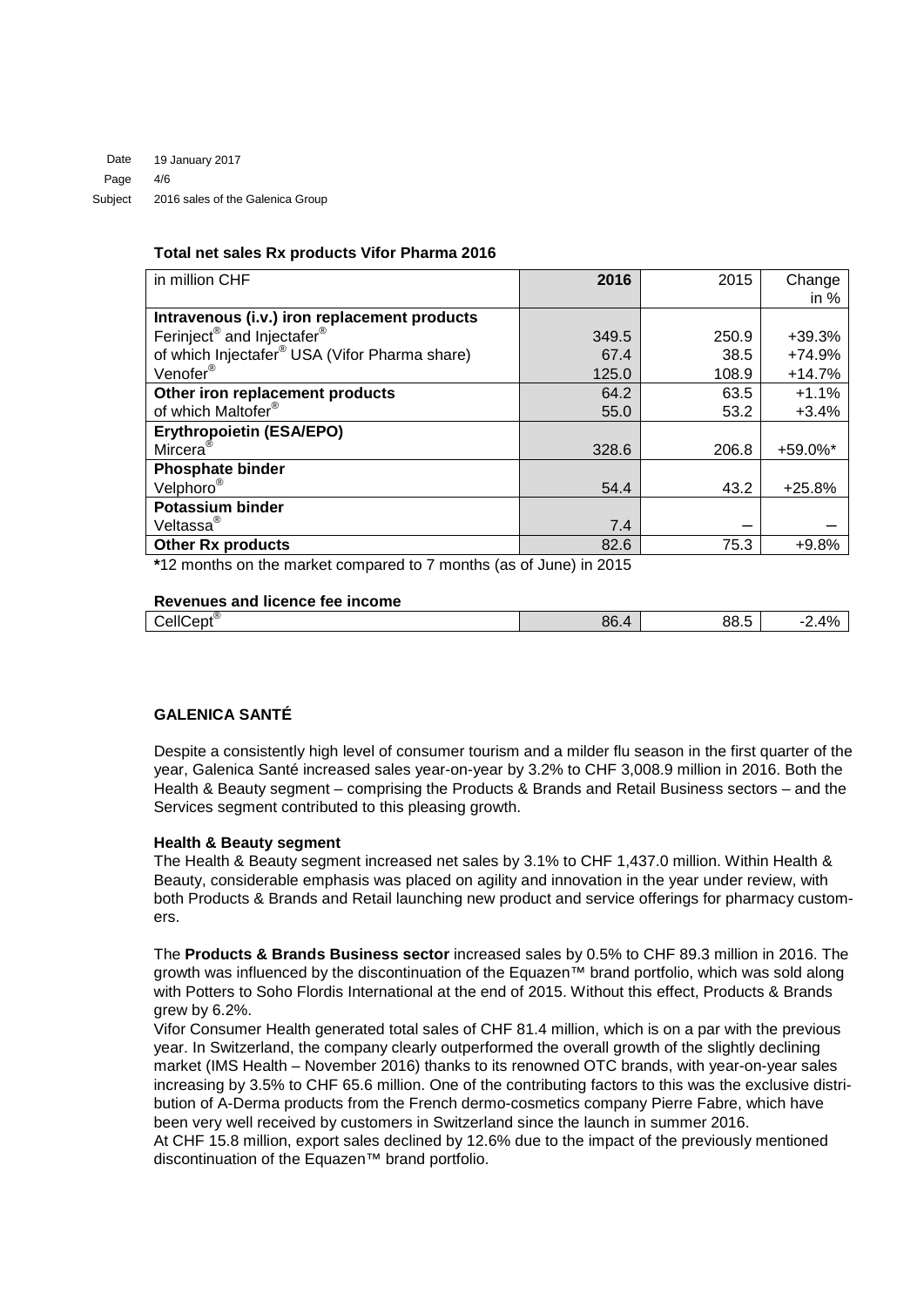19 January 2017 5/6 2016 sales of the Galenica Group Date Page Subject

> More than 60 product brands are managed by Vifor Consumer Health, including famous brands such as Algifor®, Triofan®, Perskindol® and Anti-Brumm®. Algifor®, Swiss market leader in the pain relief category, outperformed the market in the period under review, and the new Algifor® Liquid caps 400 launch was very well received by the market. Sales of the market-leading insect repellent Anti-Brumm® grew significantly in both national and international markets, reinforcing its prime position in Germany. The comprehensive range of Vifor Consumer Health over-the-counter products (OTC) is available in all pharmacies and drugstores in Switzerland.

> The **Retail Business sector** continued to perform successfully in a challenging market environment in 2016, posting net sales of CHF 1,348.6 million (+3.1%, without Coop Vitality). The expansion of the pharmacy network was the key driver of this growth. The number of consolidated pharmacies was increased by eleven locations to reach a total of 329, while like-for-like sales grew by 1.6%. Together with the Coop Vitality pharmacies, which are not fully consolidated, and the Amavita and Winconcept partner pharmacies, the pharmacy network of Galenica Santé comprised around 500 locations at the end of 2016.

> The comprehensive range of health and beauty products is now available to customers outside opening times as well, thanks to the Sun Store, Amavita and Coop Vitality webshops.

> Coop Vitality pharmacies expanded the health check service offering with the GlutenCheck, while Sun Store pharmacies offered rapid allergy tests for the first time. There was also a high level of participation in the bowel cancer screening campaign launched by pharmaSuisse.

> A further step towards eHealth was achieved in the form of the Prescription Upload pilot project at a Sun Store location in Lausanne. This allows customers to upload a scanned prescription to a platform and send it to the pharmacy of their choice electronically. The pharmacy receives the prescription by e-mail and can then prepare the medication, allowing waiting time to be kept to a minimum when it is collected. The service is currently offered at all Sun Store, Coop Vitality and Amavita pharmacies.

#### **Services segment**

The Services segment increased net sales by 3.8% to CHF 2,328.9 million in 2016. A milder flu season than last year was more than offset by gaining new customers and continuing range expansion, particularly in the cosmetics market.

The expansion of the distribution centre in Niederbipp was successfully completed in 2016, allowing Galexis to align its product range even better to the future needs of customers, for example with ontrend ranges such as vegan products. Up to 4,000 transport containers can now be processed per hour, representing an increase of 30%.

By the end of August 2016, 100% of the shareholders of Pharmapool AG had accepted the purchase offer from Galexis, with the Competition Commission (COMCO) approving the acquisition without conditions or requirements at the end of December 2016. The acquisition of Pharmapool was thus completed at the beginning of January 2017 and will strengthen the logistics business of Galenica Santé.

The sale of TriaMed<sup>®</sup> rights to Swisscom Health will enable HCI Solutions to focus more intently in the future on its core business of knowledge databases, IT logistics and the development of software tools to improve the medication process and provide support for clinical decisions. HCI Solutions will continue to support the pharmacy software TriaPharm®, which is also due to be rolled out at all Coop Vitality pharmacies by the end of 2017.